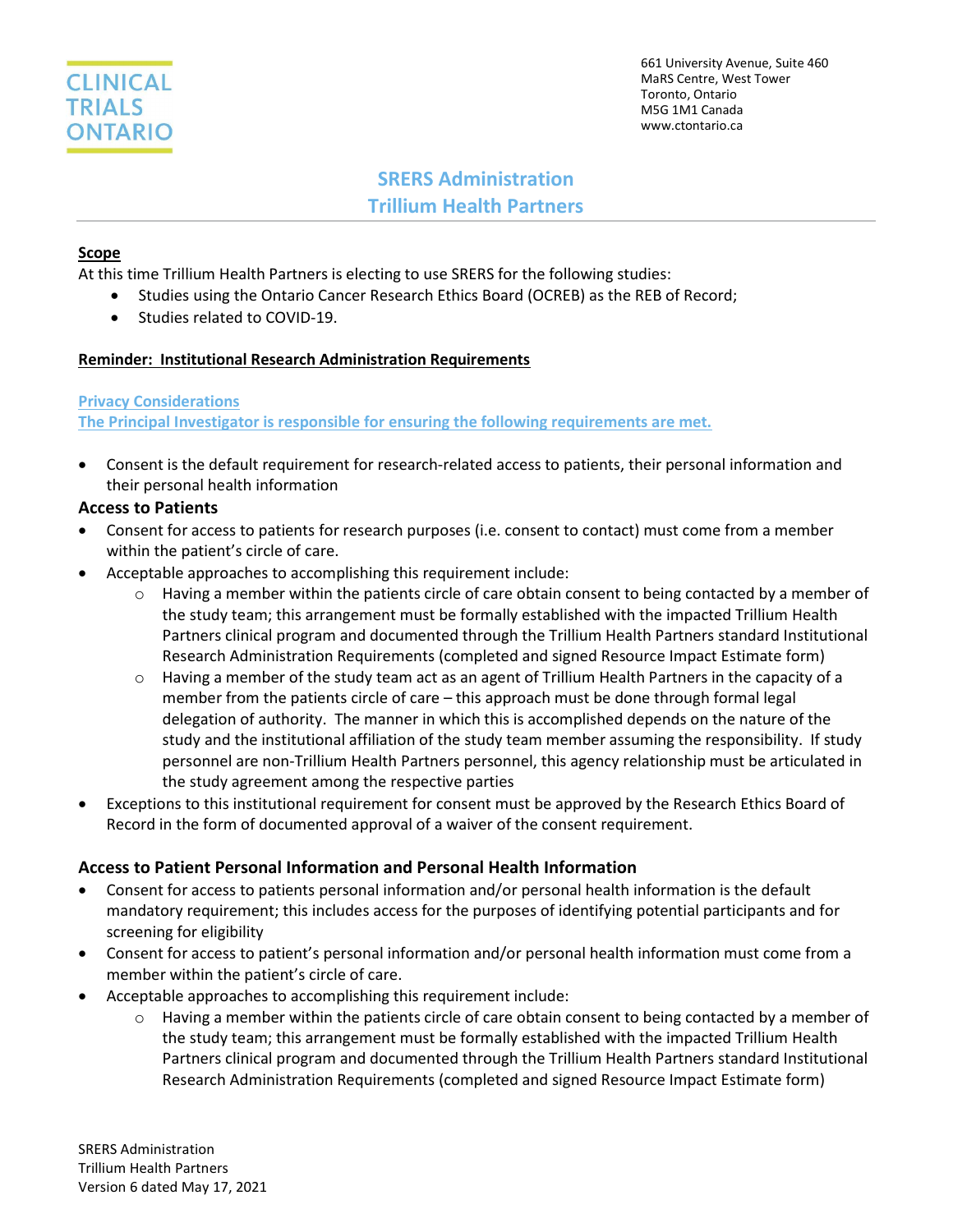# **CLINICAL TRIALS ONTARIO**

661 University Avenue, Suite 460 MaRS Centre, West Tower Toronto, Ontario M5G 1M1 Canada www.ctontario.ca

- $\circ$  Having a member of the study team act as an agent of Trillium Health Partners in the capacity of a member from the patients circle of care – this approach must be done through formal legal delegation of authority. The manner in which this is accomplished depends on the nature of the study and the institutional affiliation of the study team member assuming the responsibility. If study personnel are non-Trillium Health Partners personnel, this agency relationship must be articulated in the study agreement among the respective parties
- Exceptions to this institutional requirement for consent must be approved by the Research Ethics Board of Record in the form of documented approval of a waiver of the consent requirement.

## Access to Medical Records and Obtaining Consent

- Consent for access to patients personal information and/or personal health information is the default mandatory requirement; this includes access for the purposes of identifying potential participants and for screening for eligibility
- Consent for access to patient's personal information and/or personal health information must come from a member within the patient's circle of care.
- Acceptable approaches to accomplishing this requirement include:
	- $\circ$  Having a member within the patients circle of care obtain consent to being contacted by a member of the study team; this arrangement must be formally established with the impacted Trillium Health Partners clinical program and documented through the Trillium Health Partners standard Institutional Research Administration Requirements (completed and signed Resource Impact Estimate form)
	- $\circ$  Having a member of the study team act as an agent of Trillium Health Partners in the capacity of a member from the patients circle of care – this approach must be done through formal legal delegation of authority. The manner in which this is accomplished depends on the nature of the study and the institutional affiliation of the study team member assuming the responsibility. If study personnel are non-Trillium Health Partners personnel, this agency relationship must be articulated in the study agreement among the respective parties
- Exceptions to this institutional requirement for consent must be approved by the Research Ethics Board of Record in the form of documented approval of a waiver of the consent requirement.

## Institutional Representative Sign-off Process and Requirements in CTO STREAM

- 1. Investigator or Study Team Representative sends an email to the Corporate Manager Research Operations & Project Management including the following:
	- a. Notification of submission in CTO stream requiring Institutional Signoff;
	- b. THP Principal Investigator's (and any Co-Investigators) GCP completion certificate; and
	- c. Confirmation of the following (in the form of responses to the below listed attestation statements):
		- i. The Principal Investigator and any co-investigator at THP are appropriately qualified to act as the Principal Investigator (or Co-Investigator, if applicable) for the conduct of the study at THP
		- ii. The Principal Investigator has access to the resources necessary to conduct the study; and
		- iii. The Principal Investigator (and Co-Investigator, if applicable) has completed any mandatory clinical research training (initial and/or refresher courses) required at THP, if applicable and, if a physician, has been appropriately credentialed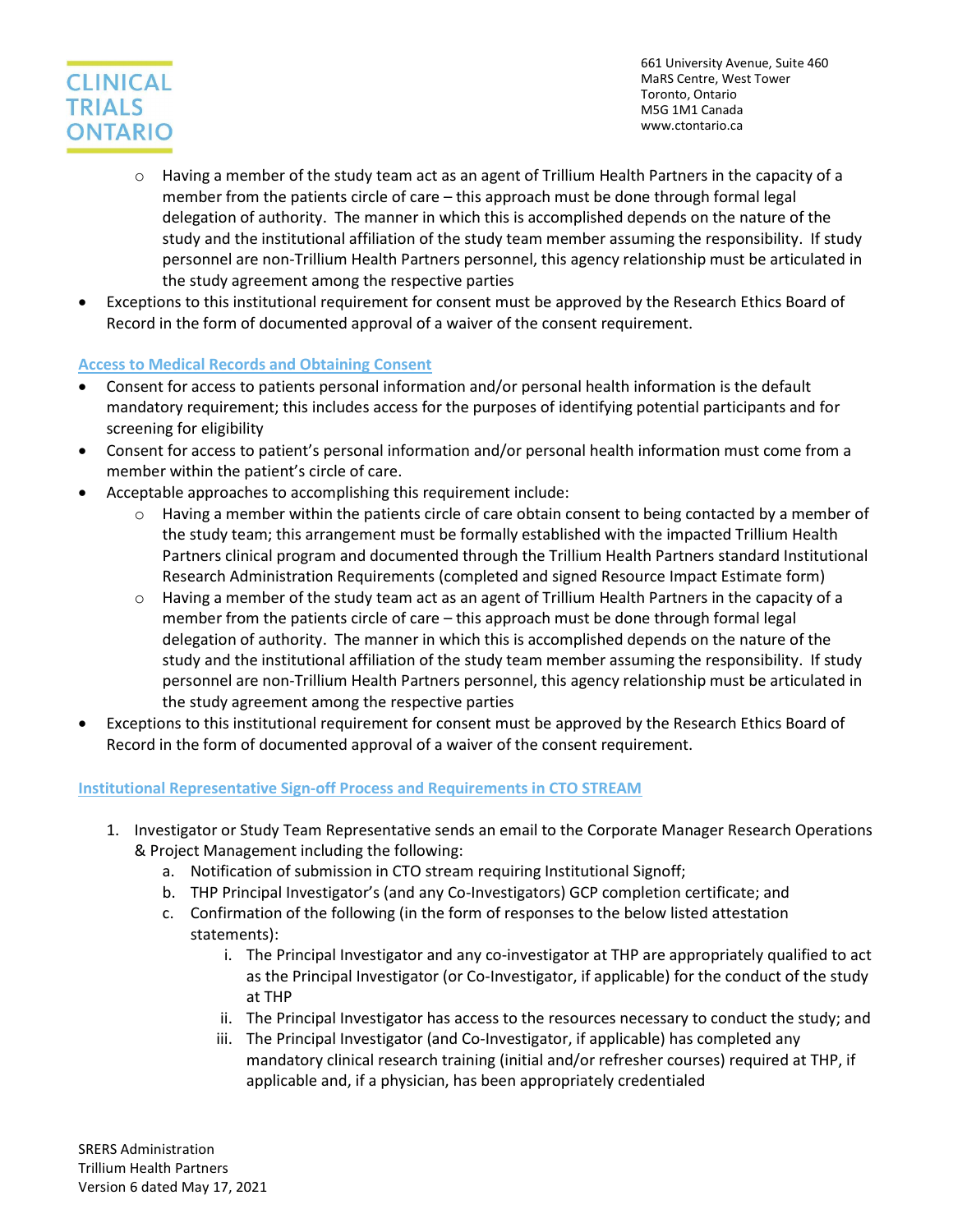

- 2. Corporate Manager, Research Operations & Project Manager prepares execution Memo for SVP Science (Robert Reid) which includes above-listed materials (attestation and GCP completion certificates)
- 3. SVP Science signs off on application in CTO Stream

#### Institution-Specific Administrative Requirements and Authorizations

For all studies authorized for research ethics review and oversight through CTO SRERS Trillium Health Partners standard requirements for:

- 1. study feasibility assessment (Health Systems Review) and signoff,
- 2. resource impact assessment and signoff,
- 3. research agreements, and
- 4. institutional authorization

must be met before a study can commence after receiving approval through CTO SRERS. In addition, for all applications through CTO SRERS an email must be sent to the secondary Institution Representative notifying of the requirement for the Primary Institution Representative signature on the application form. This email must include confirmation of the following:

- that the Principal Investigator and any co-investigators at Trillium Health Partners are appropriately qualified to act as the Principal Investigator (or Co-Investigator, if applicable) for the conduct of this study Trillium Health Partners;
- **that the Principal Investigator has access to the resources necessary to conduct the study; and**
- that the Principal Investigator (and Co-Investigator, if applicable) has completed any mandatory clinical research training (initial and/or refresher courses) required at Trillium Health Partners, if applicable and, if a physician, has been appropriately credentialed

Documentation of up-to-date mandatory training must be included with the email sent to the Secondary Institution Representative if this information is not already on file with the Research Operations department at Trillium Health Partners.

## 1. Study Feasibility Assessment and Signoff

Before submitting the study for review through CTO SRERS the Trillium Health Partners site investigator or their delegate must notify and review their study application with appropriate Health System Chief(s) and Director (confirm with program administrative lead whether this authorization is to come from the Director or the Vice President). Confirmation of their endorsement of the study at Trillium Health Partners and recommendation for approval is documented through signing the Health Systems Review section of the Trillium Health Partners study feasibility package.

## 2. Resource Impact Assessment and Signoff

As a publicly funded healthcare organization, for all research conducted within and/or under the auspices of the organization, Trillium Health Partners requires that all study specific activities that are undertaken within the organization or utilizing resources of the organization, are covered through study funding. The "Resource Impact Estimate" Form (also known as Appendix A) of the current REB application forms at Trillium Health Partners) is the manner in which our organization documents the study specific impact to departments within the organization. In addition, this document captures what aspect of the support from the department are considered study specific (over and above standard of care – meaning if a patient and/or participant was not participating in the study the activity would not be occurring), and will be reimbursed to the department. The researcher/research team is responsible for completing this document (Appendix A), connecting with the department head (Administrative Director or their delegate), sharing the necessary information with them in

SRERS Administration Trillium Health Partners Version 6 dated May 17, 2021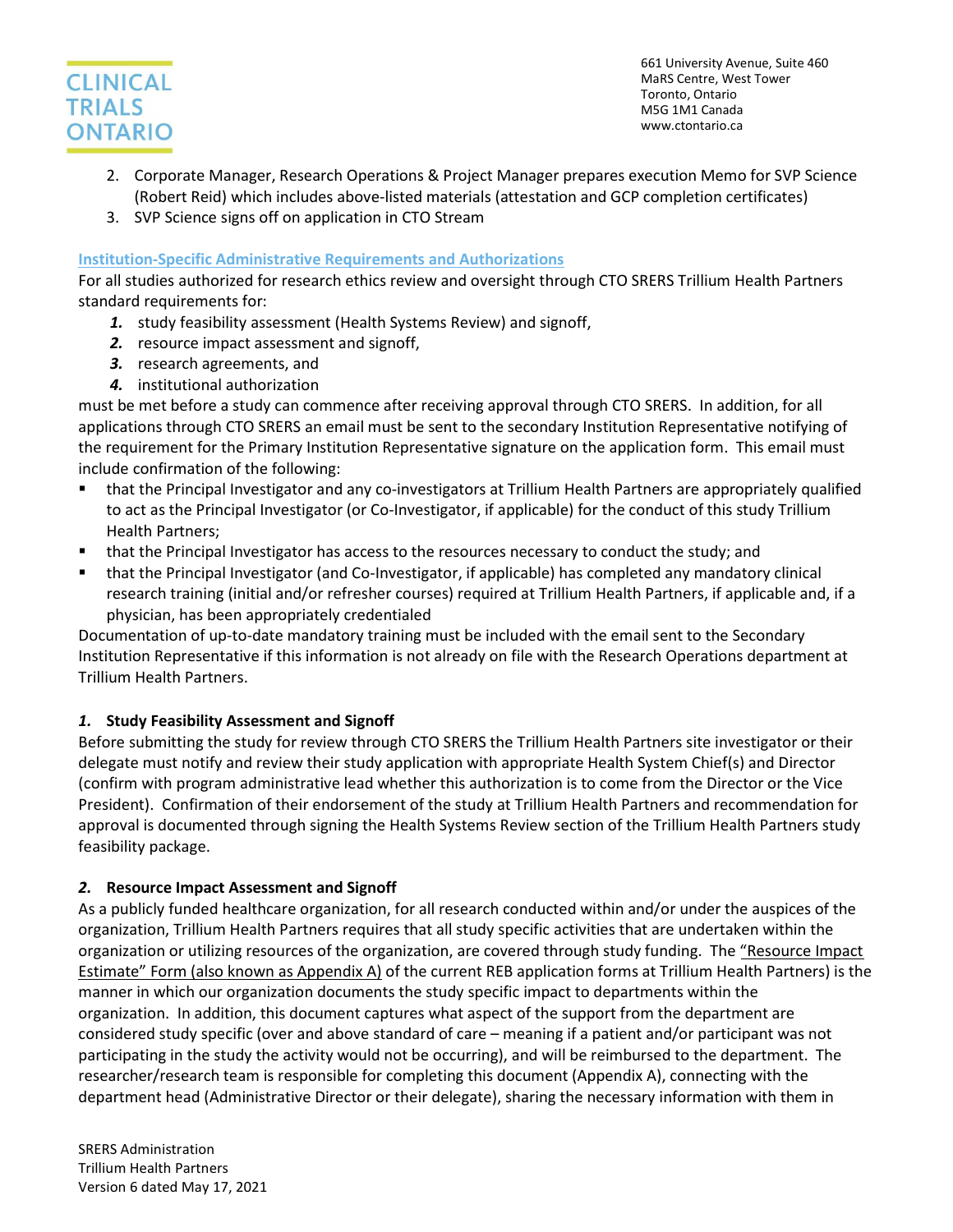## **CLINICAL TRIALS ONTARIO**

661 University Avenue, Suite 460 MaRS Centre, West Tower Toronto, Ontario M5G 1M1 Canada www.ctontario.ca

relation to the study and the respective impact to their department, and obtaining their dated signature on the document which should reflect the arrangements that have been made (which services will be reimbursed to the hospital AND whether reimbursement is not required to the department).

It is the site investigator or their delegate's responsibility to review the study protocol, the respective study specific requirements and identify which activities are considered standard practice at Trillium Health Partners and which activities are specific to the study (i.e. only occurring as a results of the study).

Before submitting the study for review through CTO SRERS the Trillium Health Partners site investigator or their delegate must:

- Meet with the impacted Health system(s) team and services to discuss the application, facilitate understanding of the protocol and impact on the system or service, and obtain the system's or service's support for the study. In general, this review should include the following individuals:
	- Health Systems Chief or designate of the impacted service(s).
	- Health Systems Director/Manager or designate of the impacted service(s).
	- Clinical Educator if staff orientation to the protocol will be required.
	- Clinical pharmacist if the study is a clinical trial involving drugs, biologics or natural health products.
	- Biomedical Engineering if the study is a clinical trial involving a medical device
	- **Information and Privacy if the study involves the use of non-THP technology (software, applications, tools** etc): (i) for the collection, use and disclosure of confidential information and/or personal health information, and/or (ii) that interfaces with Trillium Health Partners Health Information Systems
	- **Director, Health Records or designate.**
	- Professional Practice Leader(s)
	- Any other impacted areas as required
- Confirm funding arrangements with the study funder/sponsor
- Ensure all impacts of the study are identified and that a mechanism is in place to support those impacts

The arrangements made with the impacted Trillium Health Partners programs/units/departments must be documented through completion and signoff on the Trillium Health Partners resource impact estimate form.

## 3. Research Agreements

All research studies that involve: (1) the collection and disclosure of Trillium staff and/or patient information, and/or (2) the participation of Trillium Staff and/or patients requires an agreement that at minimum provides provisions for the protection of staff and/or patient information and protection of staff and/or patients throughout the conduct of the study. Trillium must enter into an agreement for the research before it can participate in such a study. The review, negotiation and execution of all research agreements (including confidentiality agreements/confidential disclosure agreements and non-disclosure agreements) is managed through Trillium Health Partners Research Operations department. All new agreements should be submitted to the Research Operations Analyst that manages the clinical program or through the general department email account at: ResearchOperations@thp.ca.

## 4. Institutional Authorization

The following material must be submitted to the Research Operations department at ResearchOperations@thp.ca once final REB approval has been granted through CTO SRERS in order for an institutional authorization letter to be issued to the local investigator:

SRERS Administration Trillium Health Partners Version 6 dated May 17, 2021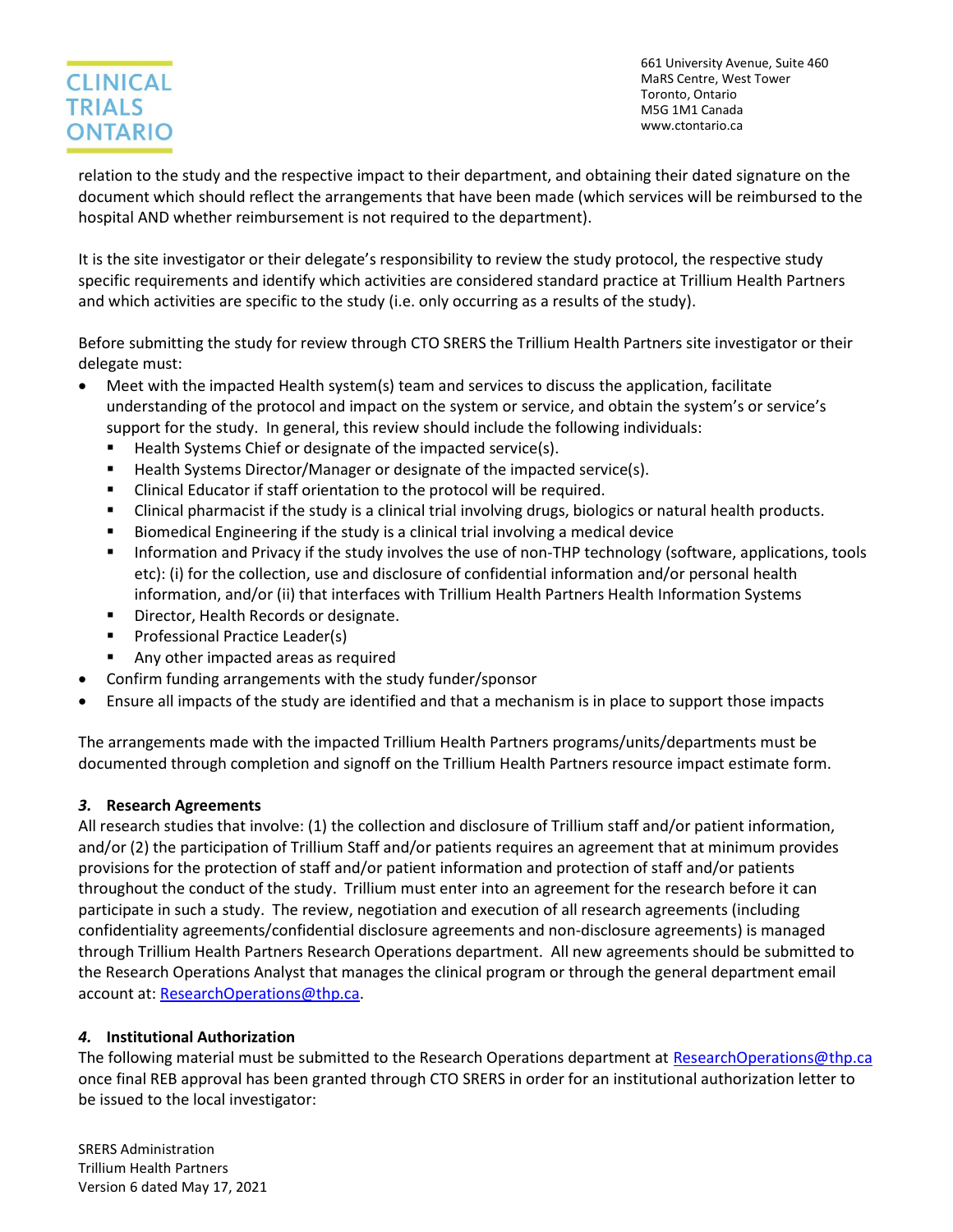

- o Copy of the Health Canada No Objection Letter/Investigational Testing Authorization/XX (as applicable)
- $\circ$  Completed and signed hospital resource impact estimate forms for all hospital units/departments involved and/or impacted by the conduct of the study
- o Completed and signed study feasibility (Health Systems Review) form
- o REB approved study consent forms
- o REB approved protocol
- o REB final approval letter

Once the submitted material have been processed by the Research Operations department an Institutional Authorization letter will be issued which will acknowledge:

- o The existence of an executed research agreement
- o The existence of an executed Board of Record Agreement
- o Resource impact analysis evaluation and signoff, and
- o External REB approval

confirming that the study is authorized to start at Trillium Health Partners.

The CTO Streamlined System provides a streamlined approach to research ethics review. Each participating site must ensure that all necessary institutional authorizations and contracts/agreements are in place prior to beginning the research.

#### CTO Stream

#### Collaborators:

The following collaborators must be given a role on all Provincial Initial Application (PIA) forms and Centre Initial Application (CIA) forms.

| Role: | Email: Delilah.ofosu-barkko@thp.ca<br><b>Institution Representative</b> | Role:           | Email: Elliott-Marc.Shamy@thp.ca<br><b>Institutional Admin</b> |
|-------|-------------------------------------------------------------------------|-----------------|----------------------------------------------------------------|
|       | Email: Kylie.walcott@thp.ca<br>Role: Institution Representative         |                 | Email: Natasha.mistry@thp.ca<br>Role: Institutional Admin      |
|       | Email: Omwattie.harricharran@thp.ca<br>Role: Institutional Admin        | Email:<br>Role: | Jeffrey.D'Souza@thp.ca<br>Institutional Admin                  |
|       | Email: Harleen.Kaur@thp.ca<br>Role: Institutional Admin                 |                 |                                                                |

This access is automatically granted when the Centre Initial Application is created. When Trillium Health Partners is the Provincial Applicant site the research team should immediately create the CIA for Trillium Health Partners (right after creating the PIA). This will ensure that access is automatically granted as required above, otherwise the research team will need to manually add these roles to the PIA prior to submission.

#### Institution Representative in application forms

The Primary Institution Representative must be indicated as follows in the applications within CTO Stream:

SRERS Administration Trillium Health Partners Version 6 dated May 17, 2021